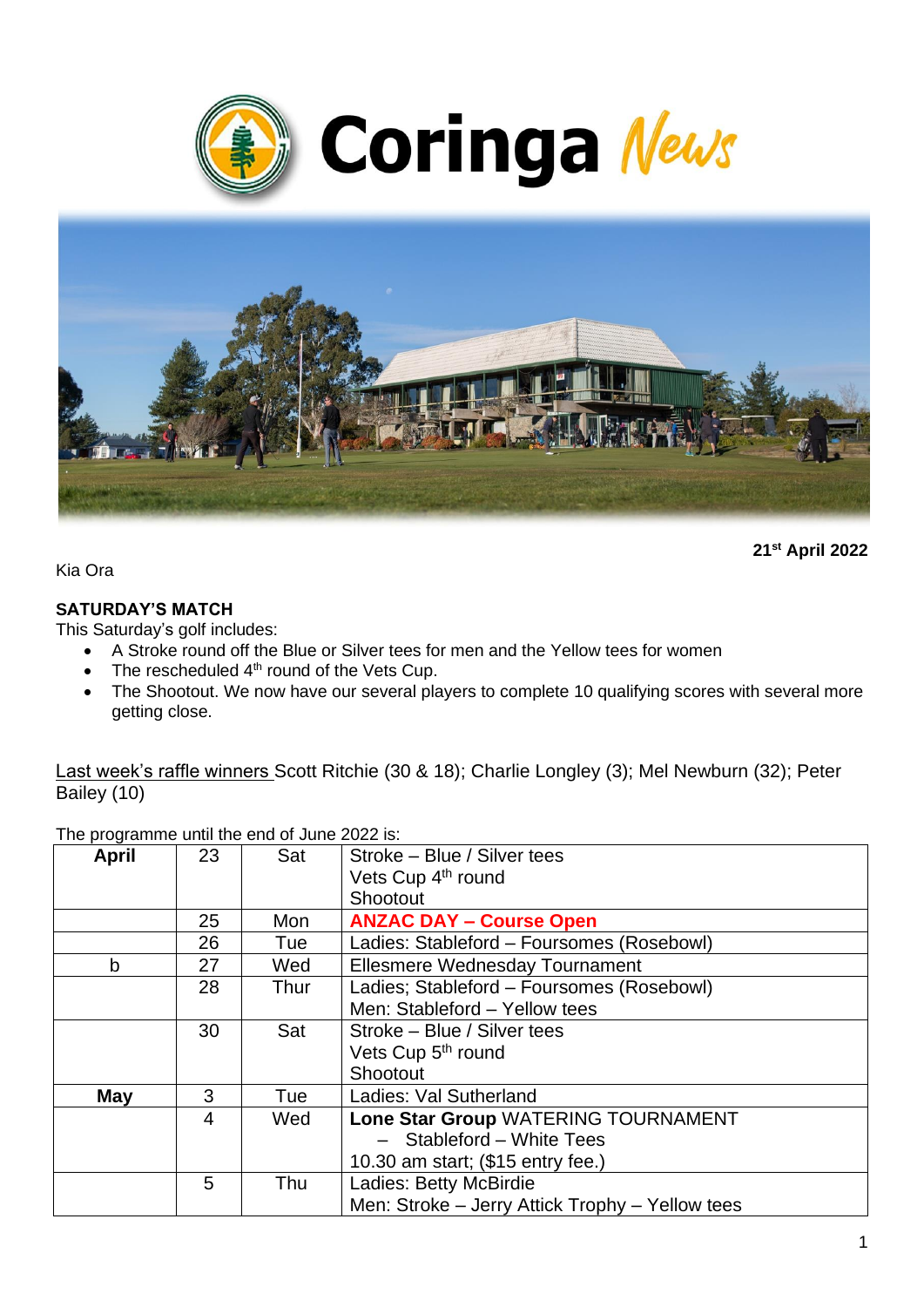|      | $\overline{7}$ | Sat | Stableford - Black / White tees                                                 |
|------|----------------|-----|---------------------------------------------------------------------------------|
|      |                |     | Shootout                                                                        |
|      | 10             | Tue | Ladies: Best nett Trophy                                                        |
|      | 11             | Wed | <b>Templeton Wednesday Tournament</b>                                           |
|      | 12             | Thu | Ladies: Stableford Trophy                                                       |
|      |                |     | Men: Stableford - White tees [Tee off time - 10:00am]                           |
|      | 14             | Sat | <b>Russian Roulette-Blue tees</b>                                               |
|      |                |     | Shootout.                                                                       |
|      | 17             | Tue | Ladies: Stableford / NTP                                                        |
|      | 18             | Wed | WEDNESDAY TOURNAMENT - Stableford - Silver Tees                                 |
|      |                |     | - 11 am start; \$10 entry fee.                                                  |
|      | 19             | Thu | Ladies: Visiters Day 9-hole                                                     |
|      |                |     | Men: Par - Yellow tees                                                          |
|      | 21             | Sat | Stoke - Silver tees                                                             |
|      |                |     | Qualifying Howarth Salvers (best 8 in 4 grades to qualify)                      |
|      |                |     | Shootout                                                                        |
|      | 24             | Tue | Ladies: Putting                                                                 |
|      | 25             | Wed | Ellesmere Wednesday Tournament                                                  |
|      | 26             | Thu | Ladies: LGU                                                                     |
|      |                |     | Men: Stableford - Yellow tees.<br>American Stableford - Blue / Silver tees      |
|      | 28             | Sat |                                                                                 |
|      |                |     | 1 <sup>st</sup> round Matchplay Howarth Salvers – (Silver tees on<br>handicap). |
|      |                |     | Shootout                                                                        |
|      | 31             | Tue | Ladies: Stableford                                                              |
| June | 1              | Wed | Lone Star Group WATERING TOURNAMENT                                             |
|      |                |     | - Stableford - White Tees.                                                      |
|      |                |     | 10.30 am start; (\$15 entry fee.).                                              |
|      | $\overline{2}$ | Thu | Ladies: Betty McBirdie                                                          |
|      |                |     | Men: Stroke - Jerry Attick Trophy - Yellow tees.                                |
|      | $\overline{4}$ | Sat | <b>Queen's Birthday Weekend</b>                                                 |
|      |                |     | Stroke – Black/ White tees                                                      |
|      |                |     | Winter ringers $-1st$ round.                                                    |
|      | 7              | Tue | Ladies: Val Sutherland                                                          |
|      | 8              | Wed | <b>Templeton Wednesday Tournament</b>                                           |
|      | 9              | Thu | Ladies: Stableford Trophy                                                       |
|      |                |     | Men: Stableford - White tees                                                    |
|      | 11             | Sat | 4BBB Stableford - White tees                                                    |
|      |                |     | Random Drawn fours after 10.30 am.                                              |
|      |                |     | Semi-finals Howarth Salvers - (White tees on handicap).                         |
|      |                |     | Shootout                                                                        |
|      |                |     | Winter ringers.                                                                 |
|      | 14             | Tue | Ladies: Putting                                                                 |
|      | 15             | Wed | WEDNESDAY TOURNAMENT - Stableford - White Tees                                  |
|      |                |     | - 11 am start; \$10 entry fee.                                                  |
|      | 16             | Thu | Ladies: LGU / LD<br>Men: Par - Yellow tees                                      |
|      | 18             | Sat | Stableford - Blue / Silver tees                                                 |
|      |                |     |                                                                                 |
|      |                |     | Start of Rep Trial Process - Blue/ Black tees.<br>Shootout                      |
|      |                |     | Finals Howarth Salvers - (Silver tees on handicap).                             |
|      |                |     | Winter ringers.                                                                 |
|      | 21             | Tue | Ladies: Best nett Trophy                                                        |
|      |                |     |                                                                                 |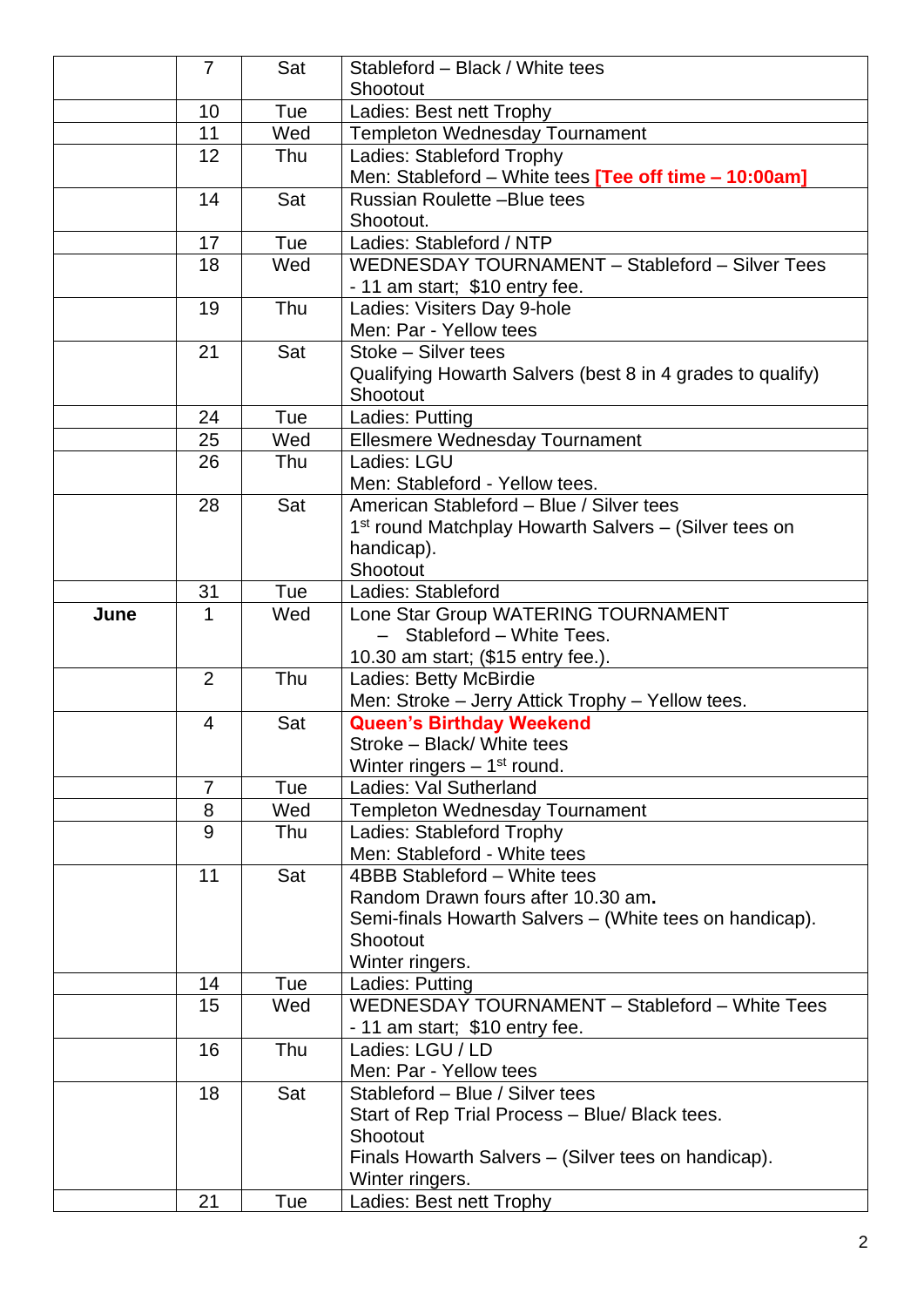| 22 | Wed  | <b>Ellesmere Watering Tournament</b>            |
|----|------|-------------------------------------------------|
| 23 | Thu  | Ladies: Stableford                              |
|    |      | Men: Stableford - Yellow tees                   |
| 25 | Sat  | Irish Stableford - Blue / Silver tees.          |
|    |      | Rep Trial Process - Black tees.                 |
|    |      | Shootout                                        |
|    |      | Winter ringers.                                 |
| 28 | Tues | Ladies: Stableford                              |
| 29 | Wed  | WEDNESDAY TOURNAMENT - Stableford - Silver Tees |
|    |      | - 11 am start; \$10 entry fee.                  |
| 30 | Thu  | Ladies: Fun Game                                |
|    |      | Men: American Stableford - Yellow tees          |

#### **CLUB NEWS New Members**

We welcome the following two new members who have joined since the last newsletter Amy Bian Julianna Sun

Do not hesitate to ask from the pro shop or any of the members how the club functions and the different competitions we run throughout the week. Most importantly do enjoy your time at Coringa.

## **Apprentice Greenskeeper vacancy**

With Andrew Cunningham moving on, we now have a vacancy for an apprentice greenskeeper. If anyone is interested in the role, please send an email to [board@coringagolfclub.co.nz](mailto:board@coringagolfclub.co.nz) for more info.

# **MEN'S REPORT**

This Saturday, the 23<sup>rd</sup> of April, is another Stroke round off the Blue or White tees for men and women off the yellow tees. I played on Wednesday and the rough is under control and the course is looking fabulous with those true greens so I expect some better scoring than some of us had the previous week!

Last Saturday, the 16<sup>th</sup> of April, was a Stableford round off the Silver tees for men and women off the yellow tees. We only had 76 playing as a result of the Easter break, but we played in great conditions although some of us were looking for balls again!

It was great to see our 'NZ Post Coringa Open' Gross winner Rohan Ware finally took some of my advice and took a weekend off which allowed Jamie Howard to pick up the Best gross with a 73 and Allan McLelland the best Stableford score in Division One with 37. The best scoring was in Division Two with David Cookson scoring 39 stablefords from Wing Gin and Seamus O'Cromtha. Special mention must go to some our senior members all picking up prizes in this Division: JB (John Brettell), Kim Stevens, Greg Carr and Max Milesi. Great to see guys! We had Taylor Hosking from Russley playing on Saturday. Taylor was playing off plus 5 and obviously played very well and enjoyed his day. Taylor had eight birdies on holes 3, 5, 8, 9, 12,14, 16, 18. Outstanding golf by a visitor and confirms how true those greens are. The full results are available on the website.

### Canterbury Senior Golf Selector

I would like to congratulate John Rademakers on being asked and accepting the nomination to be a selector for the Senior Men's group within Canterbury Golf. Dutchy will be a great asset for the team for his wise and honest advice. Thanks very much for representing the club in this role Dutchy.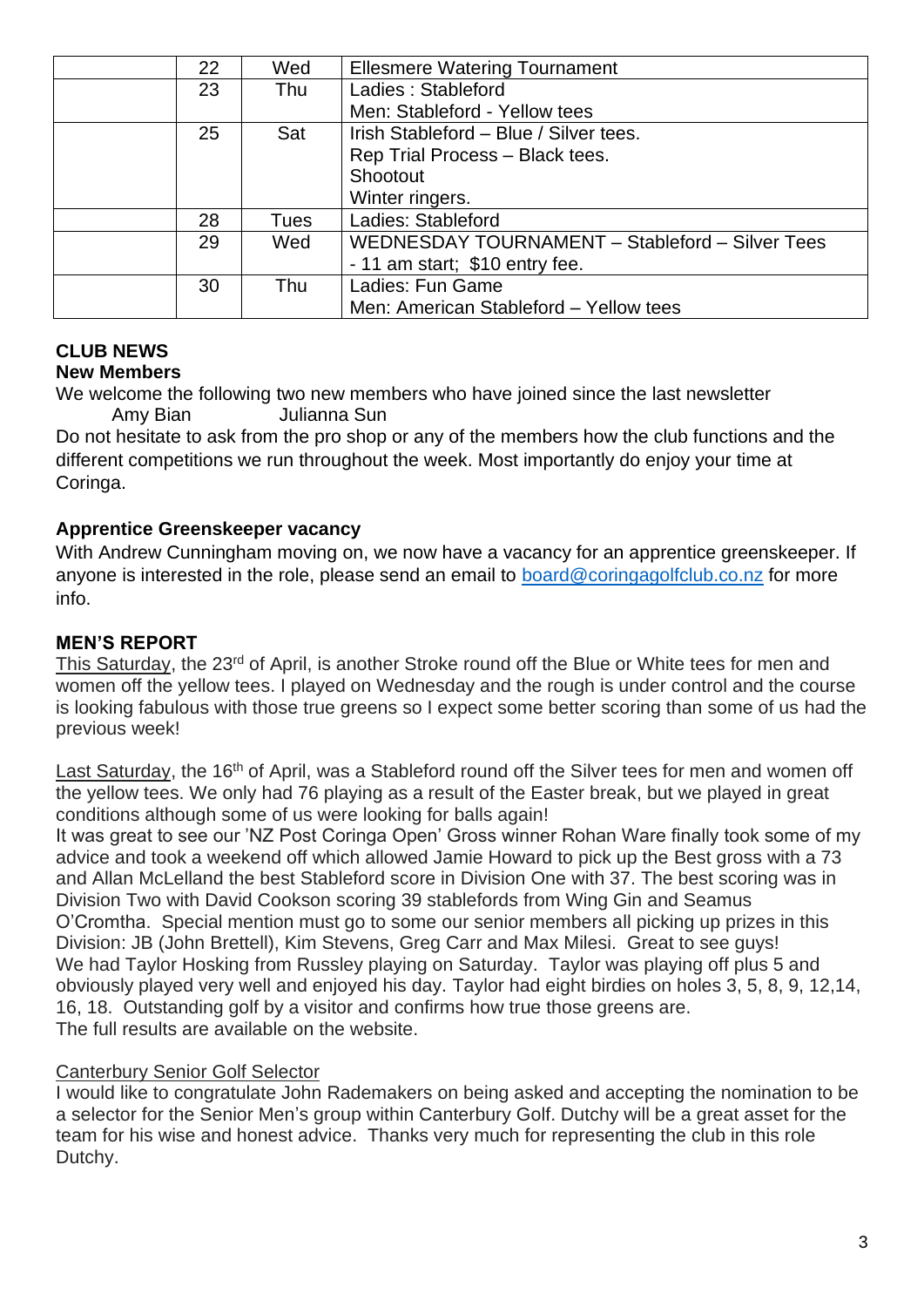# Upcoming events

21 May ' Howarth Salver' Qualifying in hopefully four divisions. 28 May First round of 'Howarth Salver' match play in divisions.

Closest to the Pin<br>Weekly

Hancock's Wine and Beer Merchants

### Membership Welfare

**Malcolm Smith** has been in Burwood for some time with cancer issues, but has now moved home. He has been a long term member but resigned recently because of ill health. We wish him well.

If any member knows of a member who has a health issue or need a bit of help please let me know!

### **Comment**

I think last week I talked about our US Open challenging grass growth which Rohan and Steve are finally getting back into a consistent level. Thanks, guys, for the efforts.

Anyhow, I found a new thought and pre-shot routine off the tee on Thursday. It worked so suddenly I was both longer and getting a wee draw in the process. I left the clubrooms thinking I'm back and my sad drift from 7 to 10 was over. I'm now like many other members identified within the 'soft cap handicap movement' (Handicap moved from best 7.4 to 10.4) within WHS (Dot golf) system. I turn up on Saturday with this new routine and big slice off the first and a bogey. Found the centre with my second drive. Lost a ball on the third after pulling into the trees! That positivity was gone. Stupidly; I kept trying the new pre-shot routine before going back to the old swing! Lost the beer again, but as I was so deep in the rough looking for my ball on both sides I found four other good golf balls. Reminded me that any day on the golf course has positives and is a good day!

Get out there and enjoy the course and the company! David Harvey Men's Captain

# **LADIES REPORT**

### **Tournaments**

Rangiora 9=hole Open on Friday 6th of May Waitikiri on Monday 23<sup>rd</sup> of May. For all tournaments, please contact Leigh on 0274340872 if you want to play in any of them.

### **Thursdav**

Club Day: - on a very warm Autumn Day seven ladies played LGU. 1<sup>st</sup> was Leigh with Nett 34. 2<sup>nd</sup> equal was Judith and Myra with 35 Nett Next Thursday we are going to be playing Stablefords. As yet no time has been booked. If you want to play please contact Myra at [mestory@xtra.co.nz](mailto:mestory@xtra.co.nz)

### **Saturday**

No game was played. As yet 18-hole ladies- Dave Harvey is happy to accommodate you within the men's game on a Saturday

**Sundav** Rained off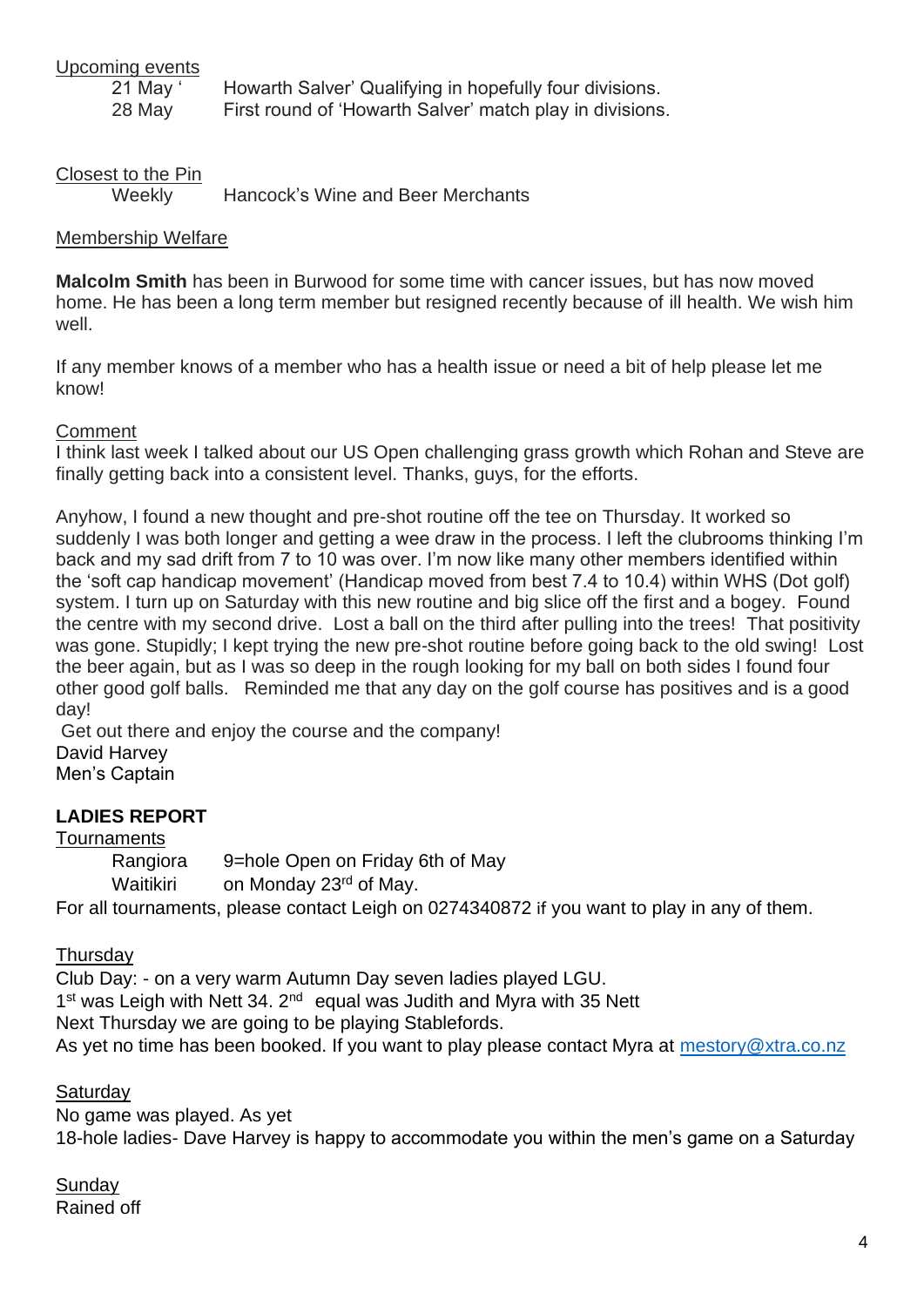Starting time for next Sunday is 10. 30 am.

#### Tuesday

Lovely morning to play golf but not many ladies managed to be there, so four played the Links and Best Nett game. Joy had a great game coming in 1st with 34 nett and Myra 2nd with 37 nett. Next Tuesday we will be playing Stableford

Don't' forget that on Tuesdays and Thursday you need to have your card in by 9.15am, so that the draw can be put together

General news Please put in your Diaries July 5<sup>th</sup> for our midwinter lunch. Cost \$20 Anne Morgan

#### **WEDNESDAY GOLF**

\$10 'Lone Star and Joes Garage Group' Wednesday Watering Tournament:

On Wednesday, 20<sup>th</sup> of April, we played our usual \$10 tournament and had 40 playing including a group of 18 from our sister club Taieri Lakes. The ladies enjoyed their day and picked up some prizes within Division Two. The tournament is becoming a regular freezer filler for Billy Hallett and Terry Hampton. We played for seven prizes of meat and wine in each of two divisions provided by our friends at 'New World Bishopdale' and 'Hancock's including the two closest to the pins. Results:

| <b>Division One</b> | [up to $<$ 20.0]       |                |
|---------------------|------------------------|----------------|
| 1 <sup>st</sup>     | <b>Terry Hampton</b>   | 40             |
| 2 <sub>nd</sub>     | David Harvey           | $36$ (C/B)     |
| 3 <sup>rd</sup>     | <b>Sue Brown</b>       | $36$ ( $C/B$ ) |
| 4 <sup>th</sup>     | <b>John Rademakers</b> | 36             |
| 5 <sup>th</sup>     | Dave Stead             | 34(C/B)        |
| 6 <sup>th</sup>     | Lex Halford            | 34             |
| 7 <sup>th</sup>     | Murray Brown           | 33             |
| <b>Division Two</b> | [20.1 and above        |                |
| 1st                 | <b>Bill Hallett</b>    | 39             |
| 2 <sub>nd</sub>     | <b>Robert Pryce</b>    | 38             |
| 3rd                 | <b>Peter Bailey</b>    | 37(C/B)        |
| 4 <sup>th</sup>     | <b>Carole Bezett</b>   | 37             |
| 5 <sup>th</sup>     | Glenda Kingi-Hazel     | 36             |
| 6 <sup>th</sup>     | <b>Theresa White</b>   | 35(C/B)        |
| 7 <sup>th</sup>     | Ross MacAskill         | 35             |
|                     |                        |                |

John Rademakers picked up the two closest to pins.

Next week people we have the Ellesmere Watering Tournament in which our numbers have dropped recently, so please make an effort to go out there arriving around 10.30!

\$15 'Lone Star and Joes Garage Group' Wednesday Watering Tournament:

We will have our 'The Lone Star and Joes Garage Group' \$15 Tournament on Wednesday 4<sup>th</sup> of May. The tournament starts at 10.30 am and everyone must be on the course by 11.30. Just turn up and join group for a round!

David Harvey

### **THURSDAY MEN'S GOLF**

The forecast for morning showers was wrong again and a breezy 26 degrees was the order of the day. Very nice indeed and the scoring reflected the conditions in a par match off the Yellow tees. The winner on the day was John Robinson on plus 8 which some might call slightly excessive !!!! No doubt the handicap system will catch up in due course.